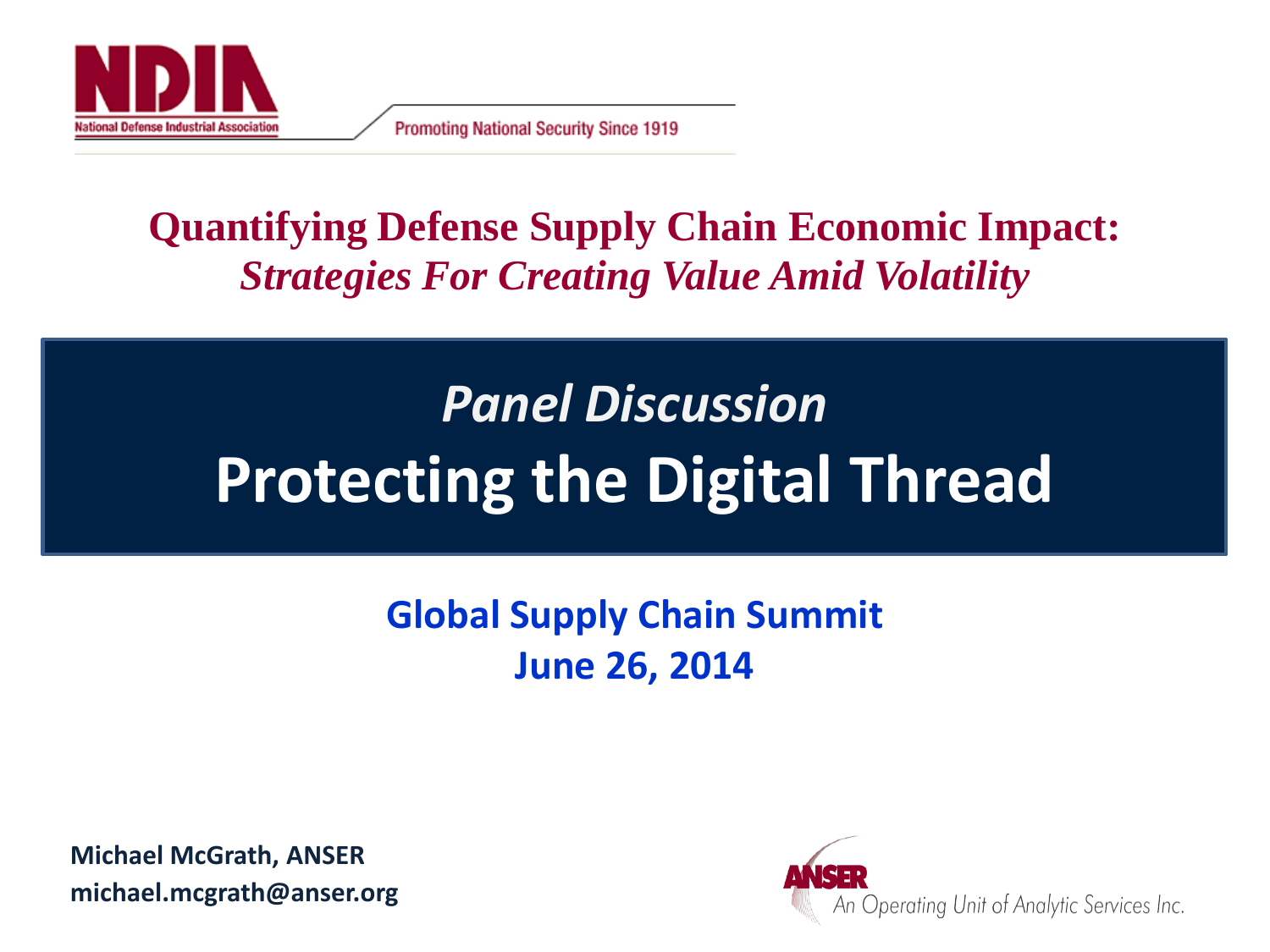### *Protecting the Digital Thread* **Panelists**

*Michael McGrath, Vice President, Systems and Operations Analysis, Analytic Services Inc.* 

*Dan DiMase, Director, Compliance and Quality, Honeywell International Inc.*

*John Toomer, Director, Intelligence, Information & Cyber Systems, Government Operations, The Boeing Company*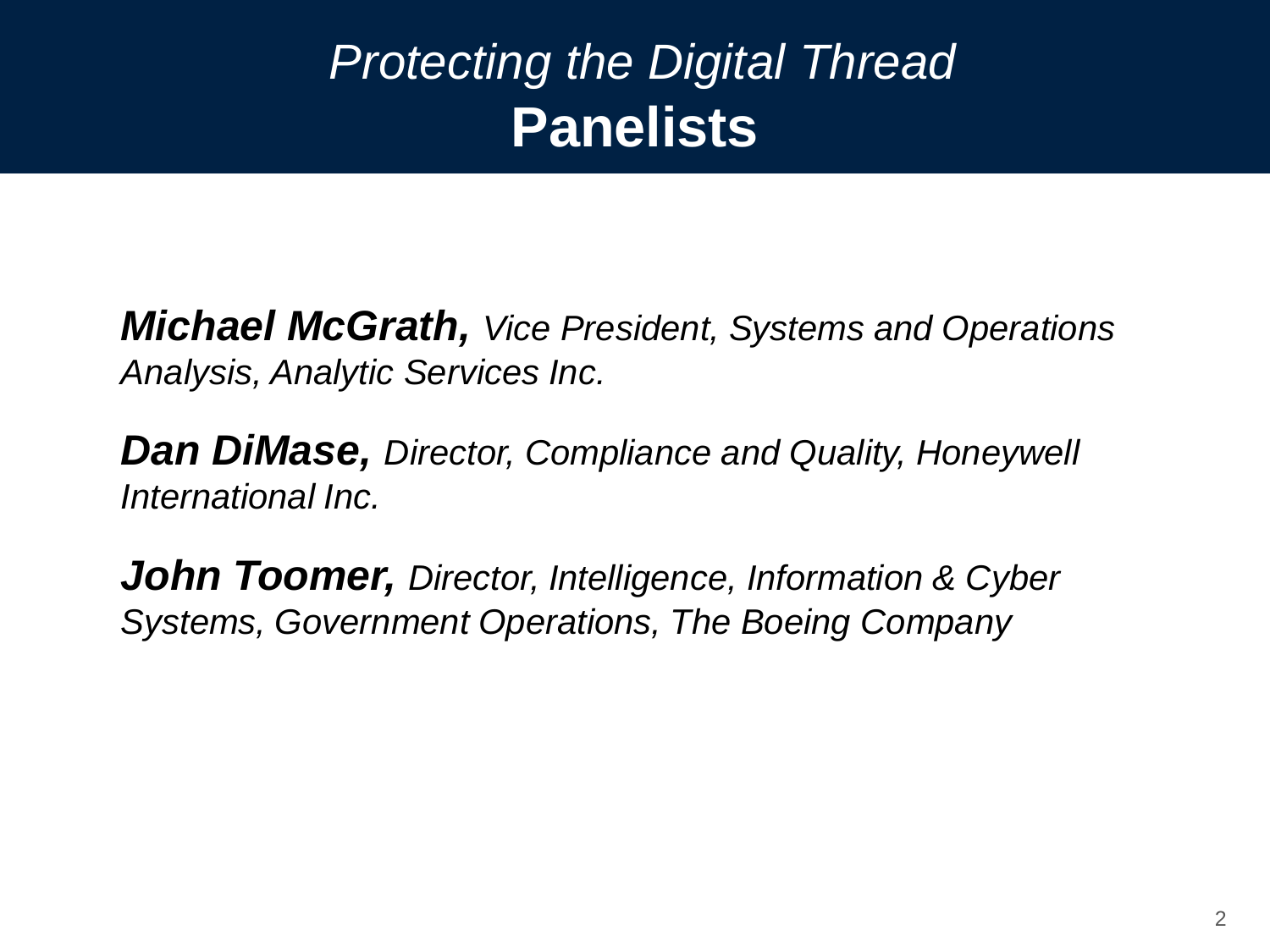## **Manufacturing is a Cyber-physical Business**



**Common Visions** *Smart Manufacturing, Industrial Internet, Industry 4.0, … The Internet of Things!*

### **Advanced Manufacturing is:**

- Driven by a "Digital Thread" of product and process information *valuable intellectual property (IP)*
- Networked at every level to gain efficiency, speed and quality
- Targeted by global cyber threats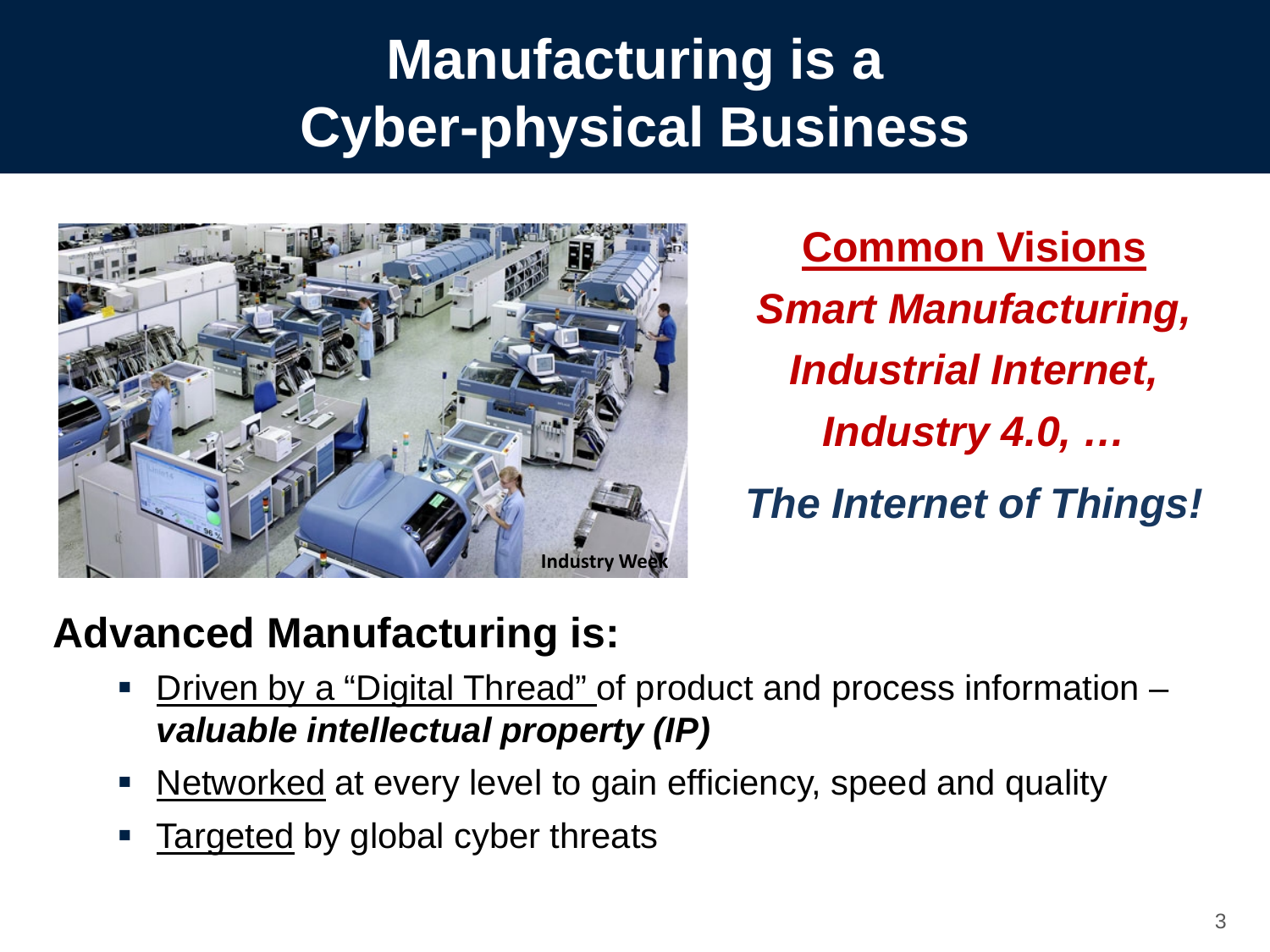### The Threat is Global and Growing *Manufacturing is an inviting target*



No business is safe from cyber-espionage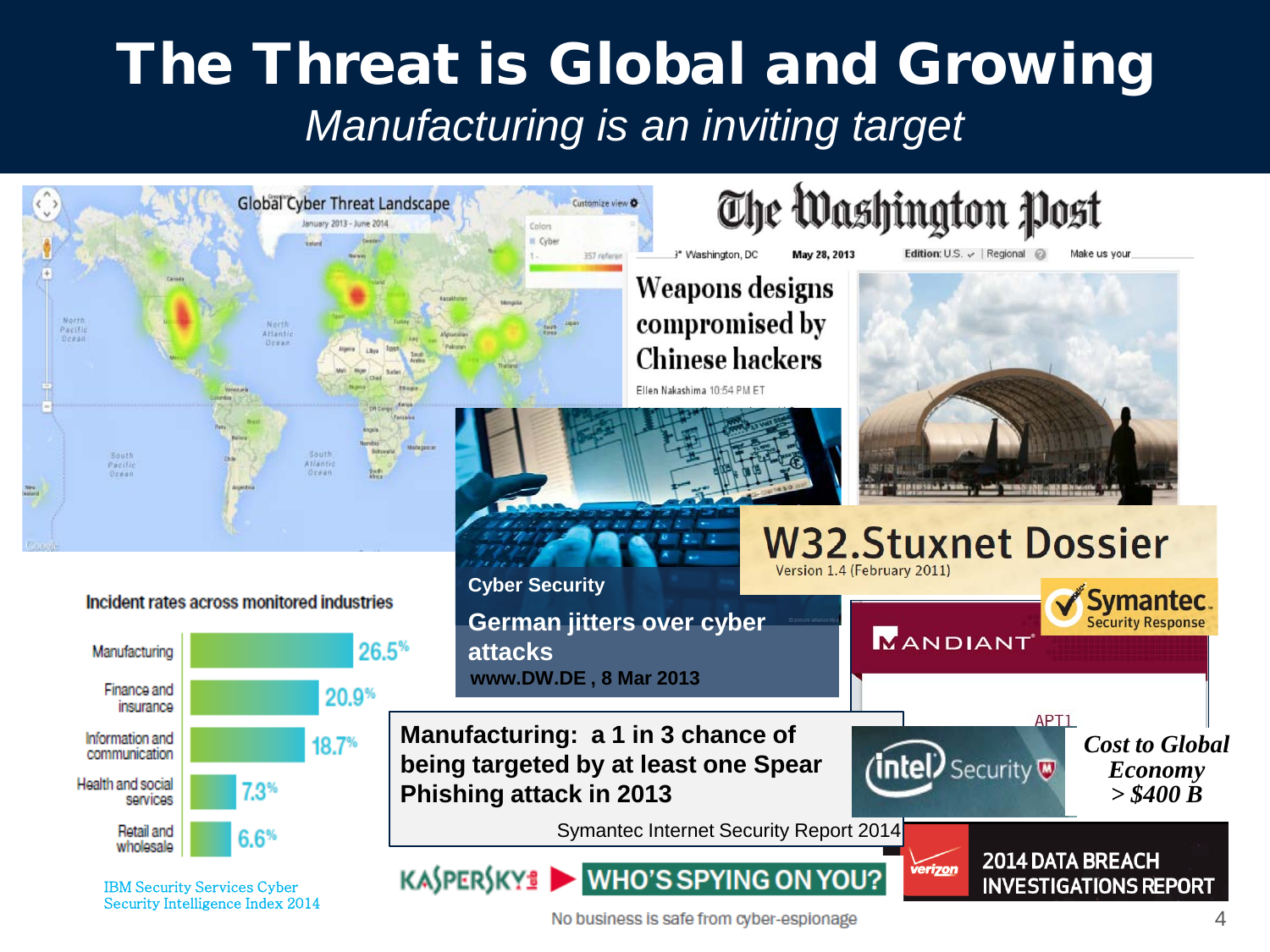### NDIA White Paper *Protecting the Digital Thread*



a **White Paper** prepared by **National Defense Industrial Association's Manufacturing Division** and **Cyber Division** 

May 5, 2014

#### **Manufacturing Concerns:**

- **Theft of technical info** -- can compromise national defense and economic security
- **Alteration of technical data**  can alter the part or the process, with physical consequences to mission and safety
- **Disruption or denial of process control** -- can shut down production

*A risk management problem. Need resilience!*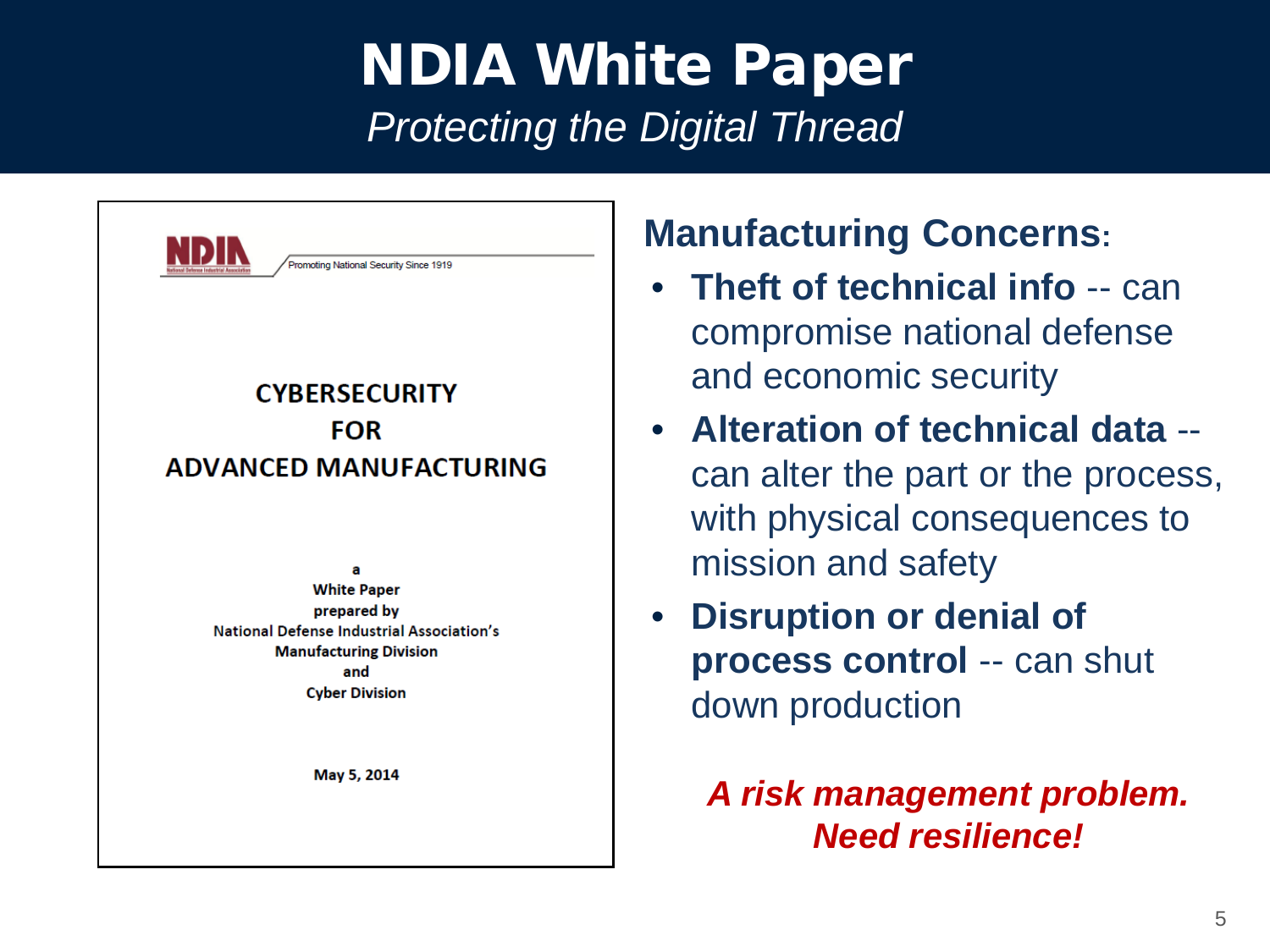### **Scope: Protecting the Digital Thread**  *Technical Data in the Advanced Manufacturing Enterprise*

Targeted by nation states, terrorists, criminals and hacktivists.

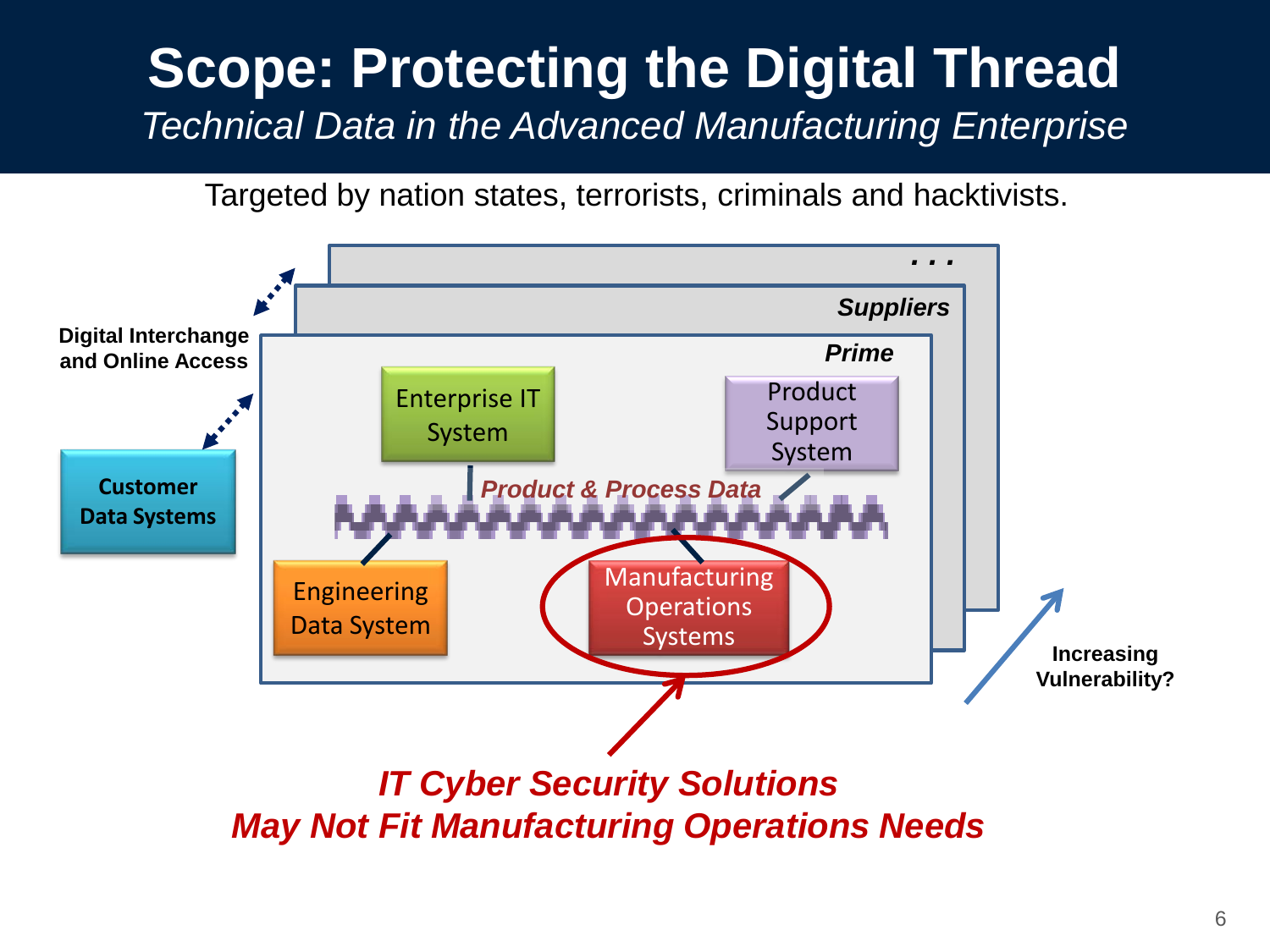### What We Heard from Interviews *Gov't, Industry, Academia*

- CIOs/CISOs in the defense primes are implementing strong cyber risk management and sharing info through the DIB CS/IA and DSIE programs
	- *Concerned about suppliers and willing to work with them*
	- *Have not yet seen threat to factory systems, but acknowledge the possibility*
	- *Need cost/risk tradeoffs to arrive at an affordable solution*
- **Industrial Control Systems (ICS) are soft targets. Culture differs from IT.** 
	- *Standards and guides\* for ICS provide good risk management approaches. Implementation is spotty.*
- DoD has mandated protection of critical information
	- *Primes address in the program protection plan, but ICS security is not emphasized in DoD guidance*
- Defense R&D for cybersecurity is not currently focused on factory floor

#### $*E.g. ANSI/ISA99 standards and NIST SP 800-82$   $7$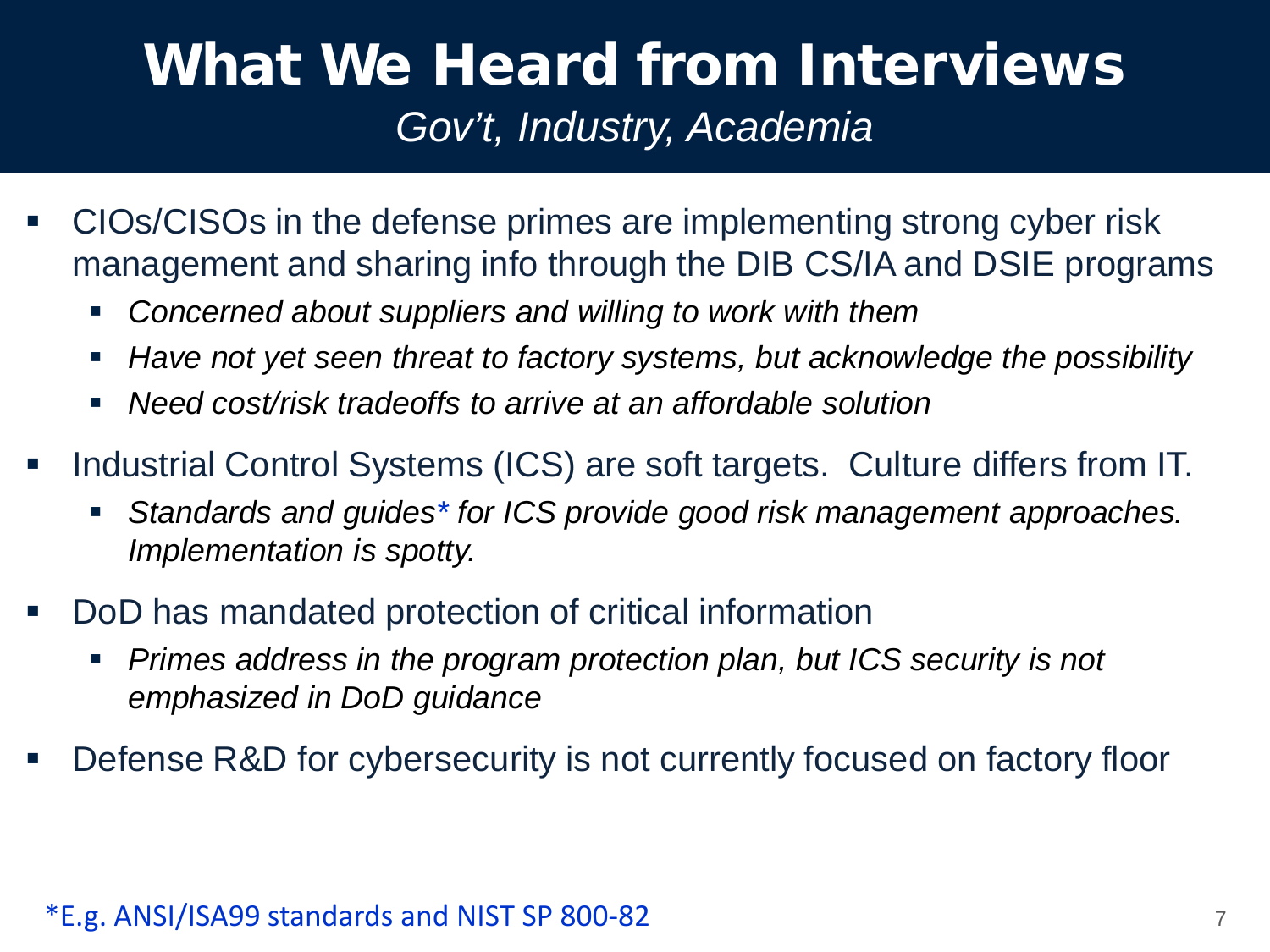### Operational Technology (OT) vs. IT *What's Different?*

#### **ICS systems are long-lived capital investments (15-30 year life)**

- *Old processors, operating systems, protocols, and configuration control.*
- *New systems architected for security, but hard to integrate with old*

#### **"Production mindset" with little tolerance for OT down time**

- *Operate in real time with critical safety implications – cannot install patches without scheduled downtime and testing*
- *System availability valued over integrity or confidentiality. Weak privilege management among operators and maintainers who troubleshoot the systems. Growing use of wireless devices.*
- *Nascent cybersecurity awareness. Poor password management, etc.*

#### **Manufacturing differs from other ICS applications (Power Grid et al.)**

- *Every manufacturing job brings new executable code into system*
- *Tech data flowing through the system is a target*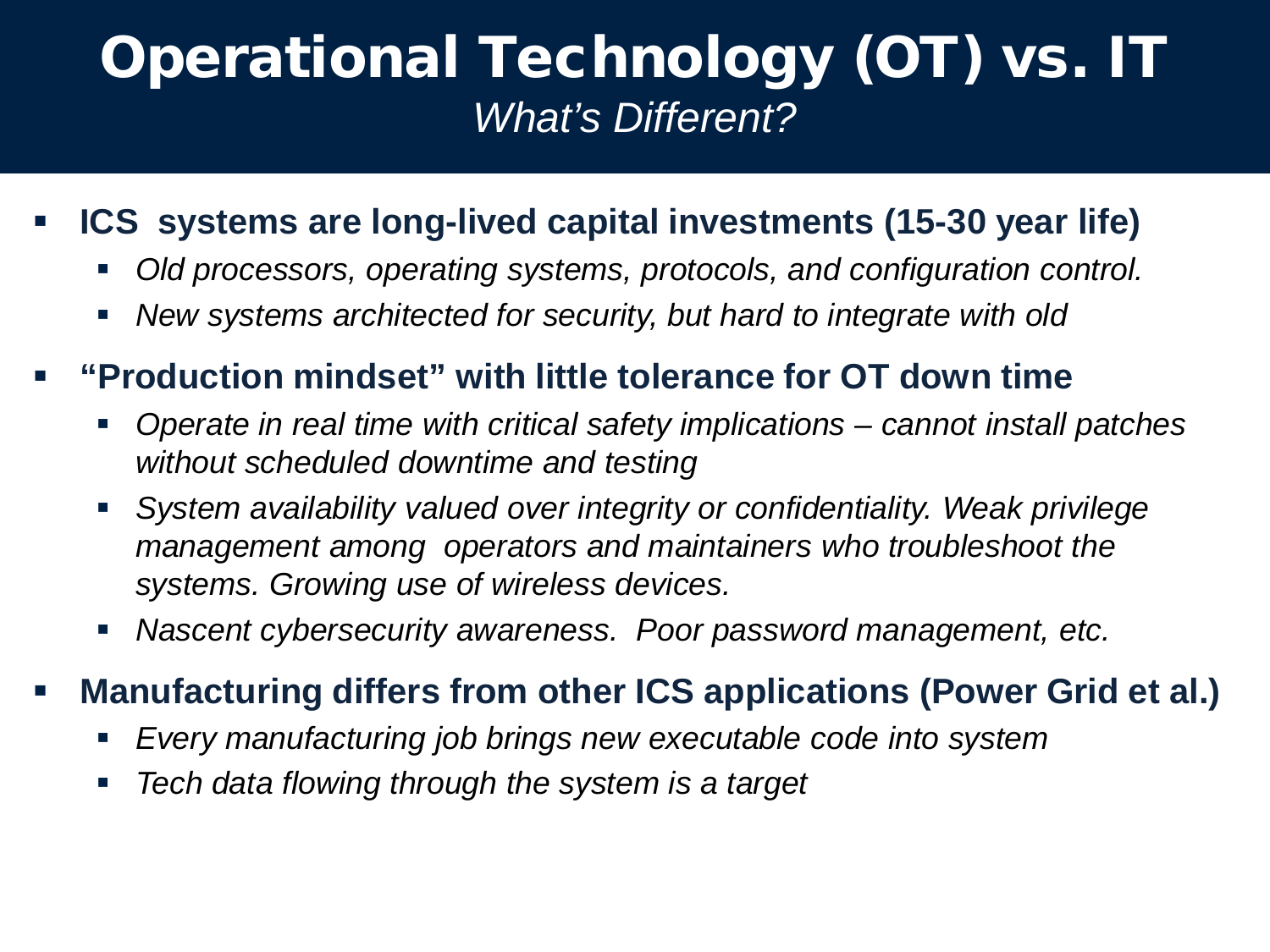# Recent Developments

- **Federal Register 18 Nov 2013 --** *DFAR 252.204–7012 Safeguarding of unclassified controlled technical information.*
	- Specifies 54 minimum security controls linked to NIST SP 800-53
	- Reporting of cyber incidents to DoD within 72 hours
	- Reviews and data retention to support DoD Damage Assessments
	- Mandatory flow-down to subcontracts

| <b>NIST Special Publication 800-53</b><br><b>Revision 4</b><br><b>Final Public Draft</b>            |
|-----------------------------------------------------------------------------------------------------|
| <b>Security and Privacy Controls for</b><br><b>Federal Information Systems</b><br>and Organizations |
| <b>JOINT TASK FORCE</b><br><b>TRANSFORMATION INITIATIVE</b>                                         |
| http://dx.doi.org/10.6028/NIST.SP.XXX                                                               |
| 457 Pages                                                                                           |
| National Institute of<br><b>Standards and Technology</b><br>U.S. Department of Commerce             |

#### **NIST** *Cybersecurity Framework for Critical Infrastructure Protection (Feb 2014)*

- Common vocabulary, core standards and practices
- Risk-based. Voluntary adoption.
- Sector-specific implementation, including training and incentives.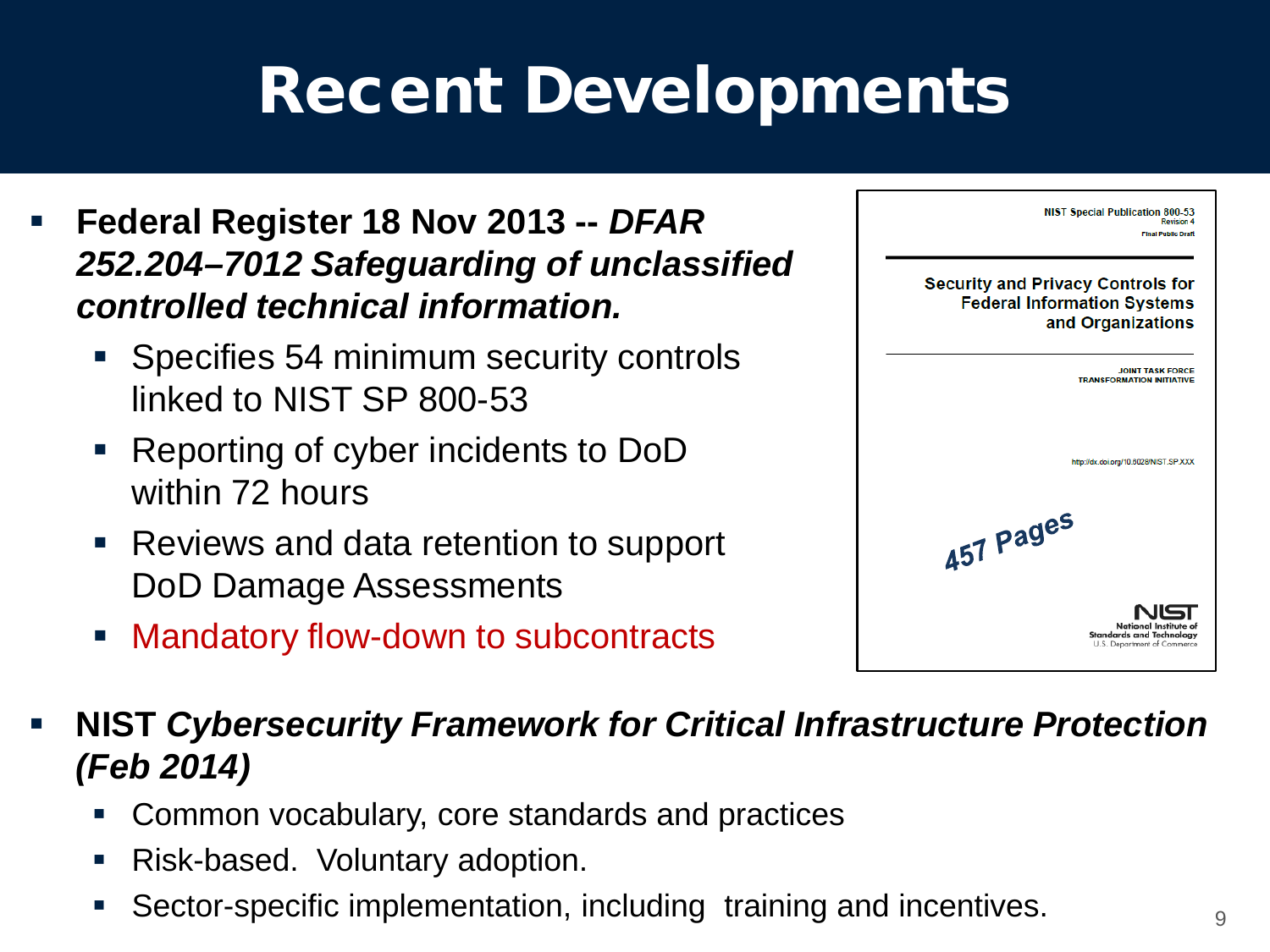## NDIA White Paper Recommendations for USD(AT&L)

- 1. Designate a focal point to work with industry on risk-based, voluntary standards and practices for factory floor cybersecurity.
	- **Evaluate NIST framework as starting point.**
- 2. Conduct forums with industry to help understand and implement DFARS clause, including factory floor implications.
- 3. Update DoD guidance on the Program Protection Plan (PPP). Let industry make appropriate risk/cost tradeoffs.
- 4. Use red teams to expose vulnerabilities and R&D to fill gaps
- 5. Assist SME suppliers with training and investments
	- NIST Manufacturing Extension Partnership to deliver training
	- Defense Prod Act Title III and Manufacturing Technology investments
	- Training for DoD contracting officers